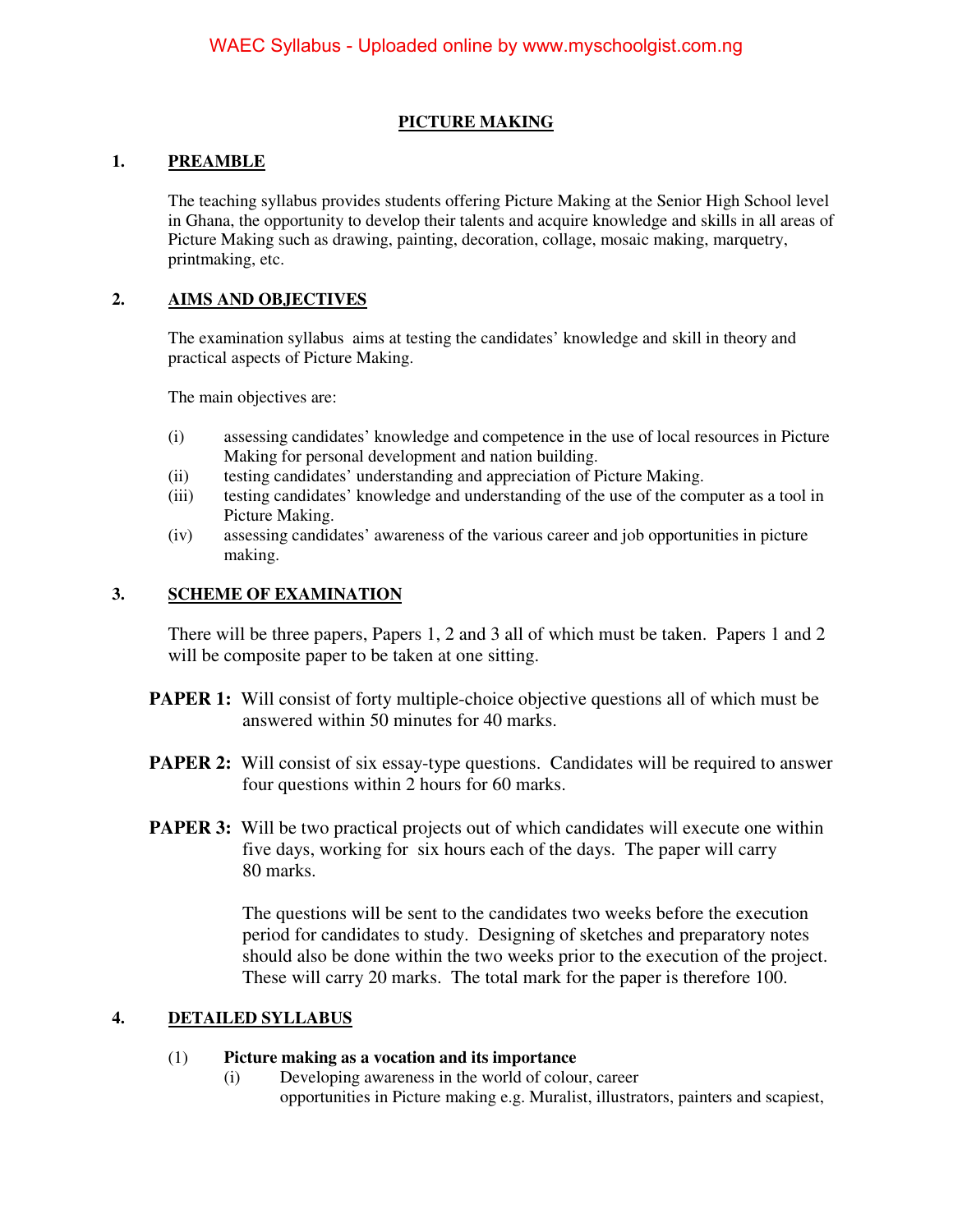portraitist, glass stainers, mosaicist and decorators.

(ii) Studying the works of contemporary Ghanaian artists, e.g. the drawings, paintings and murals of great artists like Kofi Antobam (drawing and painting), Prof. Asihene, and Dr. S.K. Amenuke (painting).

### (2) **Analyses of the social and economic importance of picture making in Ghana.**

#### (3) **Basic design and composition in picture making**

Definition, planning, principles and components of a composition, types of composition, what to compose and qualities of good composition.

### (4) **Drawing/illustration**

 Exploration of tools and materials for drawing, e.g.charcoal sticks, pencil, etc. Tools and materials: identification, selection, use and maintenance. Drawing/Illustrations: Types, idea development: Purpose; observation, recording, expressions and communicating concepts.

The drawings will be based on natural and man-made objects, human beings and their activities, imaginative compositions, the application of the principles of linear and aerial perspective. Meaning and scope of illustration: definition, types and purpose of illustrations.

### (5) **Painting**

- (i) Identification of types of tools and media:- crayon, poster, acylic, tempera, etc.
- (ii) The definition and explanation of painting;
- (iii) Theory of colour; the study and mixture of colour, i.e. the nature of colour on difference surfaces, e.g. tones and colour behavior, colour, psychology, symbolism and their application.
- (iv) Painting media and techniques associated with their usage. Exercises on colour, using different media - watercolour,acrylic, oil colour,

#### pastels,

- crayon and mixed media.
- (v) Different styles of painting: abstract, realistic, etc.

#### (6) **Print making**

Principles of printmaking: printmaking as an aspect of picture making, e.g. block pyrography, serigraphy, intaglio, etc.

#### (7) **Collages, mosaics, montage, appliqué, marquetry and montages**

Definition and explanation, types of collages, mosaics, etc., exploration of tools and materials, planning and processes of execution.

## (8) **Mural painting, frieze, fresco, panel work**

- (i) Concepts, scope and general characteristics.
- (ii) Style and type of murals, e.g. relief, incised, plain graphic.
- (iii) Principle of composition and execution of mural painting.
- (iv) Projects on mural paintings using Ghanaian examples.